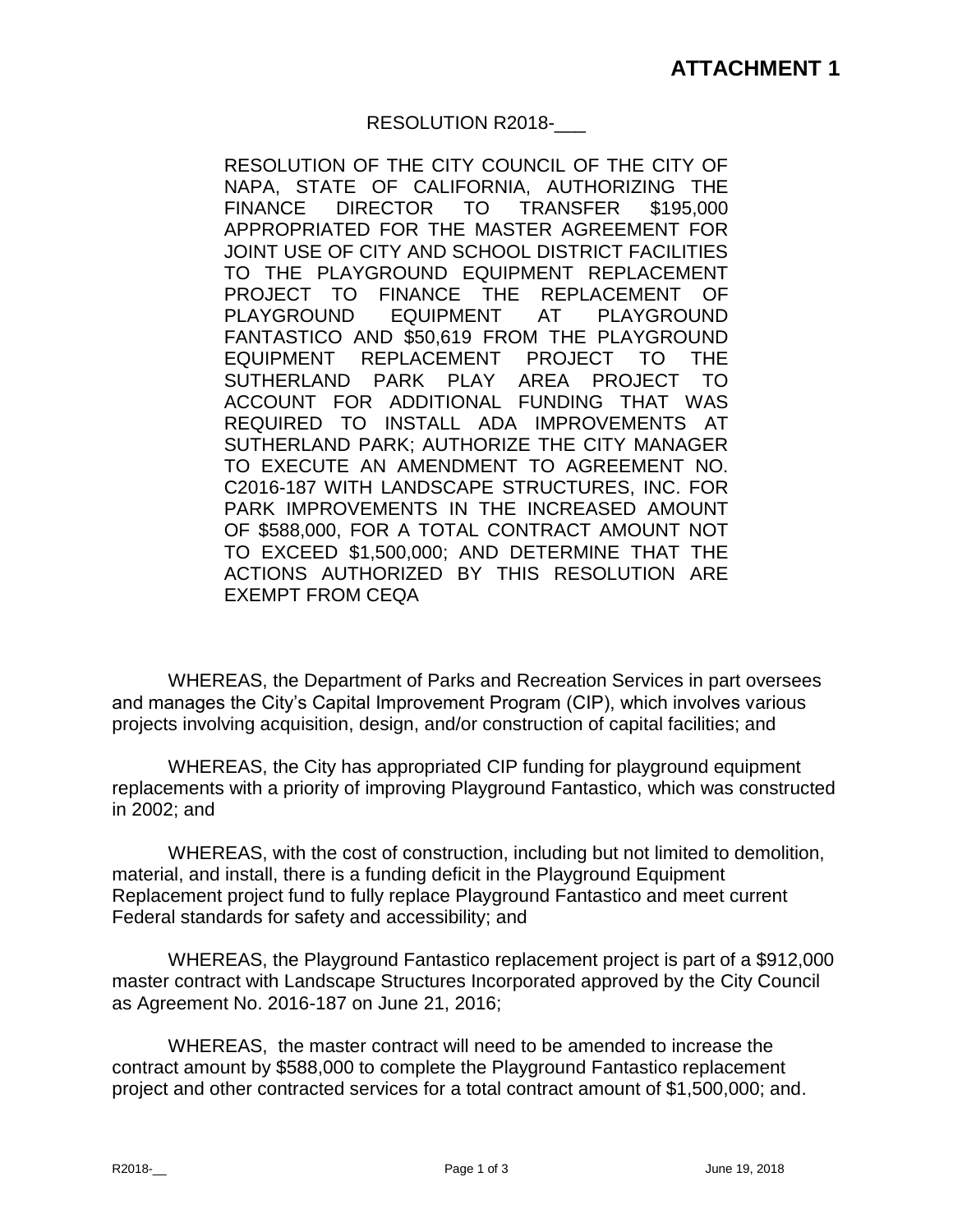WHEREAS, \$195,000 allocated by the City in FY 2017-18 for major capital improvements and associated services to Napa Valley Unified School District sports fields pursuant to a cooperative agreement with the District remains unspent and has been identified as a fiscal resource for the Playground Fantastico replacement project; and

WHEREAS, the Sutherland Park playground replacement project, which was completed in 2017, required \$50,619 in additional funding to pay for accessibility improvements required by the Americans with Disabilities Act, and therefore a transfer of \$50,619 from the Playground Equipment Replacement Project to the Sutherland Park Play Area Project is required to account for the additional funding; and

WHEREAS, the City Council has considered all information related to this matter, as presented at the public meetings of the City Council identified herein, including any supporting reports by City Staff, and any information provided during public meetings.

NOW, THEREFORE, BE IT RESOLVED, by the City Council of the City of Napa, as follows:

- 1. The City Council hereby finds that the facts set forth in the recitals to this Resolution are true and correct, and establish the factual basis for the City Council's adoption of this Resolution.
- 2. The City Council hereby determines that the actions authorized by this Resolution are exempt from CEQA pursuant to CEQA Guidelines Sections 15301 and 15302.

The City Council authorizes the Finance Director to transfer \$195,000 appropriated for the Master Agreement for Joint Use of City and School District Facilities to the Playground Equipment Replacement project to replace the playground equipment at Playground Fantastico and allocate \$50,619 funds from the Playground Equipment Replacement project to the Sutherland Park Play Area project to account for additional funding that was required to install ADA improvements at Sutherland Park.

3. The City Council authorizes the City Manager to execute an amendment to Agreement No. C2016-187 with Landscape Structures, Inc. for the installation of playground equipment at Playground Fantastico in the increased amount of \$588,000, for a total contract amount not to exceed \$1,500,000.

## SOURCES:

\$ 195,000.00 General Fund – Parks and Recreation Administration Professional Services (45010-53201)